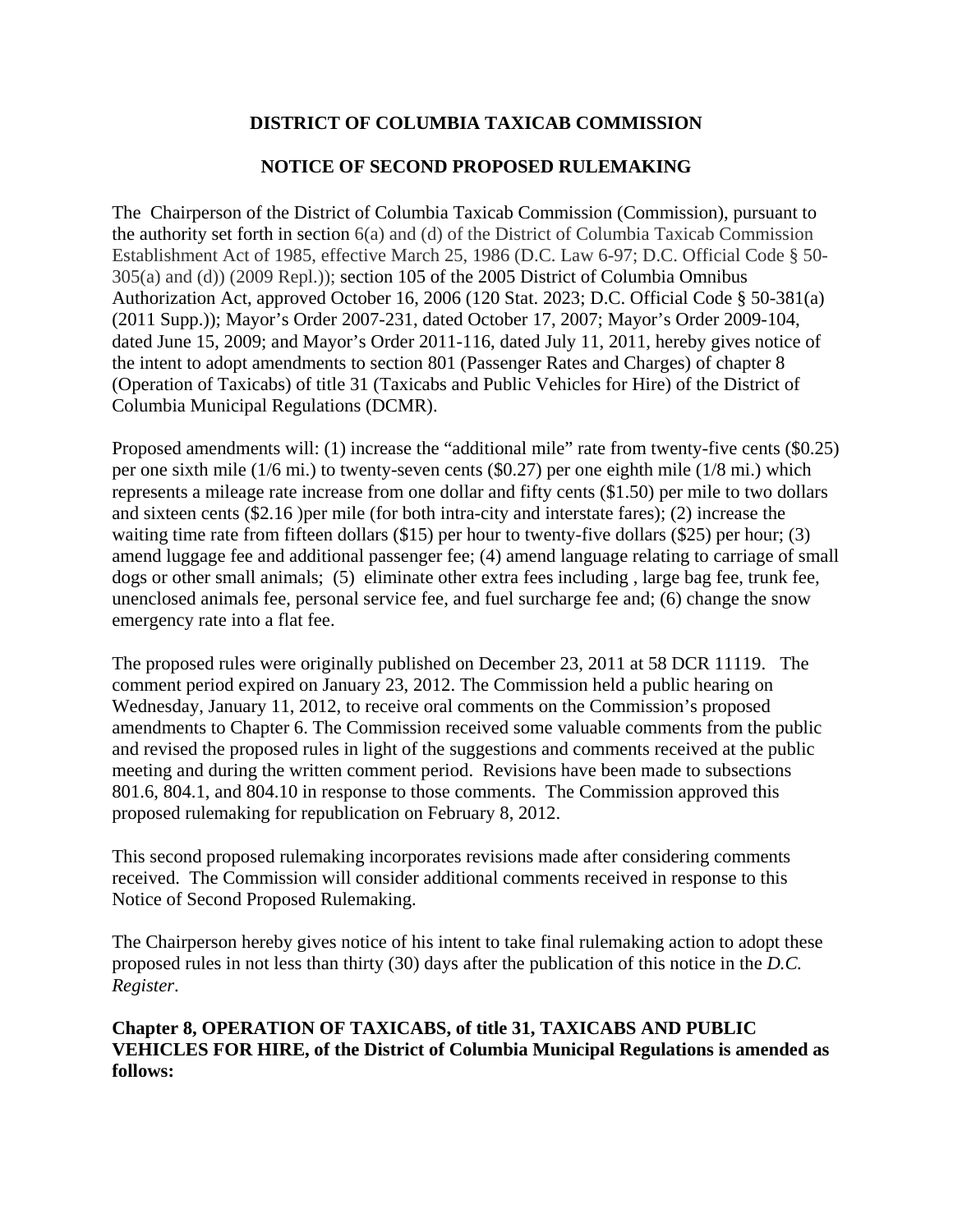# **Section 801, PASSENGER RATES AND CHARGES, is amended as follows:**

### **Subsection 801.3 is amended to read as follows:**

- 801.3 The regular metered fare rates for all trips within the District of Columbia and the Washington Metropolitan Area are as follows:
	- (a) Three dollars (\$3) upon entry (drop rate) and first one eighth (1/8) of a mile;
	- (b) Twenty-seven cents (\$0.27) for each one eighth (1/8) of a mile after the first one eighth (1/8) of a mile; and
	- (c) The wait rate is twenty-five dollars (\$25) per hour.

## **Subsection 801.6 is amended as follows:**

### **Paragraph (c) is amended to read as follows:**

(c) Luggage fee – A fee of \$.50 per piece of luggage is authorized for each piece of luggage the operator places in his trunk. Briefcases, purses, bags of groceries, and parcels of similar size shall not be considered luggage.

### **Paragraph (g) is amended to read as follows:**

- (g) Small dogs or other small animals when securely enclosed in a carrier designed for that purpose, small dogs or other small animals may accompany a passenger without charge. Other animals no so enclosed may be carried at the discretion of the driver.
	- (1) A driver may refuse to transport any passenger traveling with a small dog or other small animal if the driver presents to the passenger an Exemption Certificate from the Commission that certifies that he/she suffers from a diagnosed medical condition, such as allergies, and which prevents him/her from traveling with such small dogs or other animals.
	- (2) No driver shall have a personal pet or animal of any kind in a public vehicle for hire (taxi or limousine) while holding the vehicle out for hire or transporting passengers.

#### **Paragraph (l) is amended to read as follows:**

(l) Additional passenger fee for vans – A \$1 per passenger fee may be charged for the second, third and fourth passenger (for a maximum additional passenger fee of three dollars (\$3) per trip), in a for vans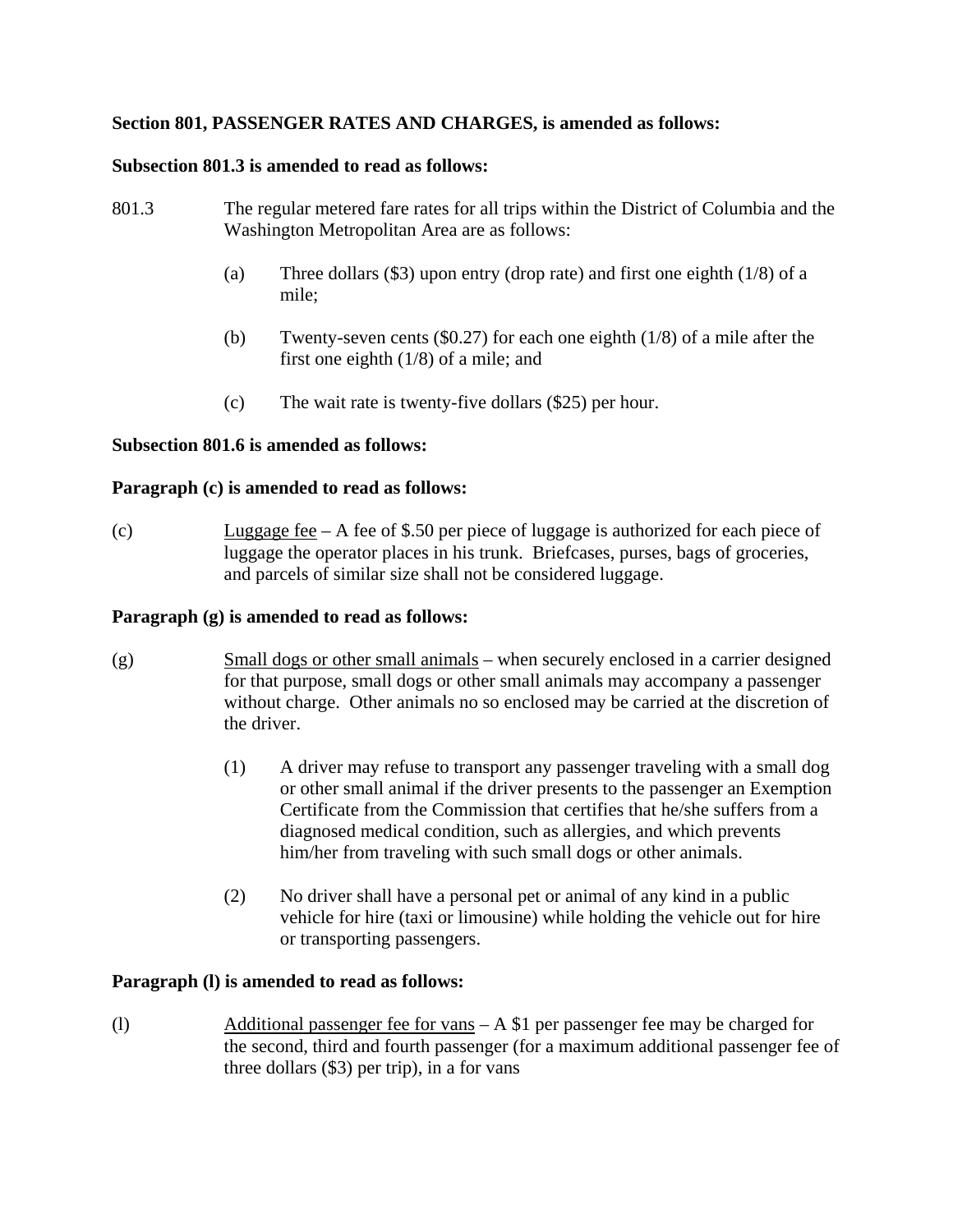## **Paragraphs (b), (d), (e), and (m) are repealed.**

# **Section 804, SNOW EMERGENCY FARES, is amended as follows:**

### **Subsection 804.1 is amended to read as follows:**

804.1 During a snow emergency fare period, as may be declared by the Mayor or the Chairperson of the District of Columbia Taxicab Commission (Chairperson), a flat fee of fifteen dollars (\$15) per trip originating in the District of Columbia shall be added to the metered fare.

### **Subsection 804.2 is amended to read as follows:**

- 804.2 Snow emergency fare periods shall begin at such times as the Mayor or the Chairperson makes a public announcement that snow emergency fares are authorized. The Chairperson shall make that announcement when informed by the Department of Public Works that it is necessary to dispatch snow plows. The Chairperson or the Mayor may also make an announcement under the following conditions:
	- (a) It is snowing and there has been significant accumulation of snow on the streets;
	- (b) The Metropolitan Police Department and the Department of Public Works have informed the Chairperson or the Mayor that hazardous driving conditions exist throughout the city; or
	- (c) Additional accumulation is predicted of such significant proportions that hazardous driving conditions are expected to persist for at least twelve (12) hours.

#### **Subsection 804.4 is amended to read as follows:**

804.4 Snow emergency fare periods shall automatically expire twelve (12) hours after they are declared in effect unless the Mayor or the Chairperson determines during the first twelve (12) hour period that the snow emergency fare shall be effective for an additional fixed period.

## **Subsection 804.5 is amended to read as follows:**

804.5 If the original snow emergency fare period is extended, that decision shall be communicated in accordance with established Commission procedures.